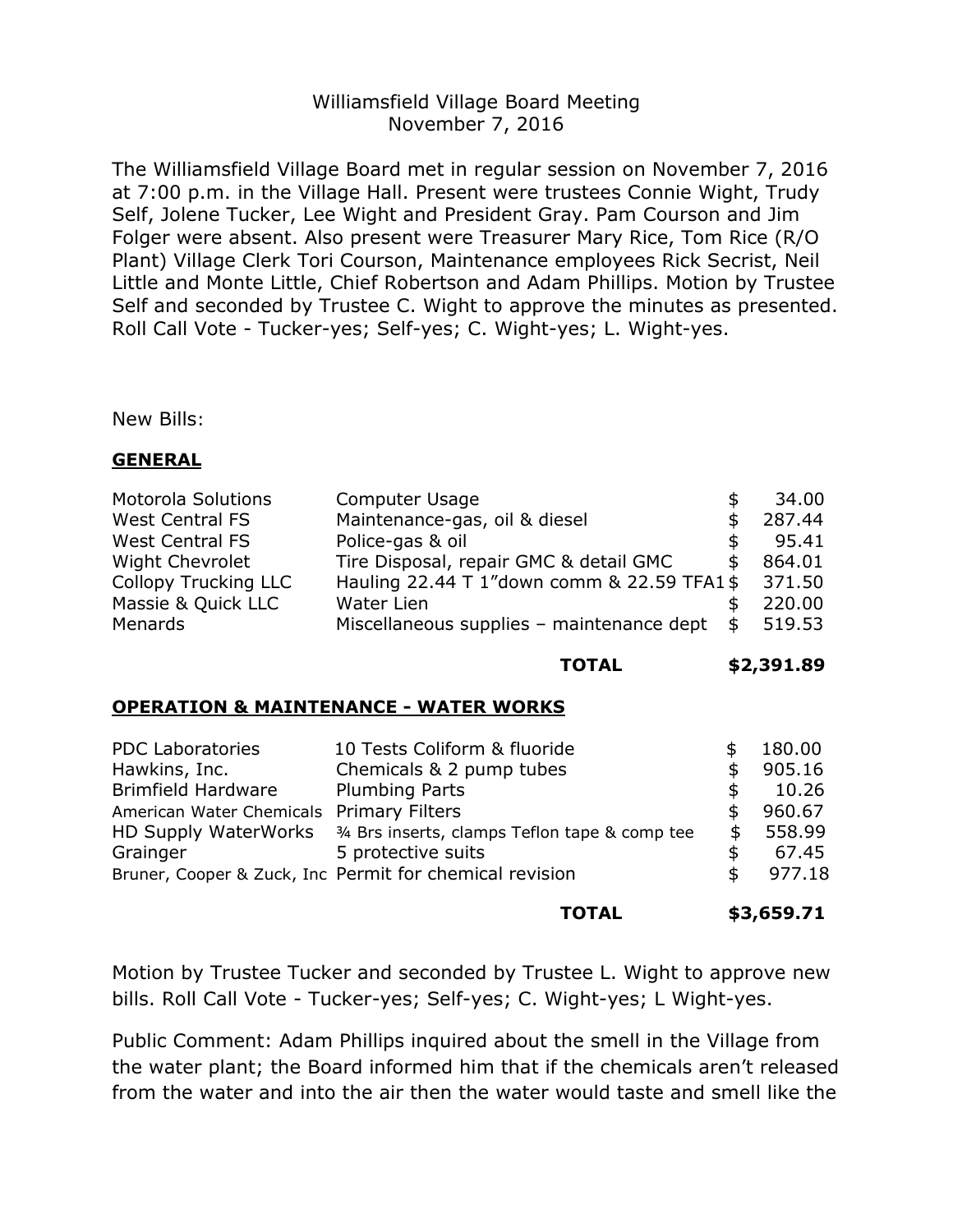odors that are released from the water tower. Adam Phillips also inquired about the rules for his son to ride a four-wheeler or dirt bike in town. Chief Robertson informed him of the Ordinance for the ATVs. A few of the rules included: you must be 16, must have insurance, must have a horn, and must have turning signals. Adam Phillips also inquired about the leash law regarding a dog reaching the sidewalks and the Board advised him his dog needs to be on leash that does not reach the sidewalk. Lee Wight informed the Board that JoAnn Howerton complemented Chief Robertson on how he helped her with her lost dog.

Correspondence: President Gray received a letter from EPA regarding the permit they received regarding the Chemical plant revision.

Maintenance: The maintenance department has finished mowing and fixed the hole by Trudy Self's house. She informed them there is another hole in the gully. The maintenance department will follow up with that and the leak near Klein's rental property. The board looked over the maintenance department's log and thinks it needs to be formatted a to better keep track of the jobs that are getting accomplished.

Police Report: Chief Robertson informed the board that he will eventually need WIFI in the police car to pull up all Secretary of State Information and driver information, all agencies are required to have this update. Trustee Tucker inquired about the trail camera for the park to try to prevent vandalism and Chief Robertson is following up on that. The following calls of service were handled by the police department for the month of October:

| Subject in Roadway     | Warned and advised ROF                |
|------------------------|---------------------------------------|
| <b>Assist Motorist</b> |                                       |
| Alarm at FS            | Key holder arrived checked and secure |
| Service other Agency   | Unable to locate                      |

# **Citations issued in October:**

| <b>Violations</b>   | Citations | Warnings |
|---------------------|-----------|----------|
| No insurance        |           |          |
| Speeding            |           |          |
| Disobeyed Stop Sign |           |          |
| Headlight           |           |          |

Park Report: They have started to put out the Christmas Lights for the Lighting of the Park which will be held on November 26. The electrical